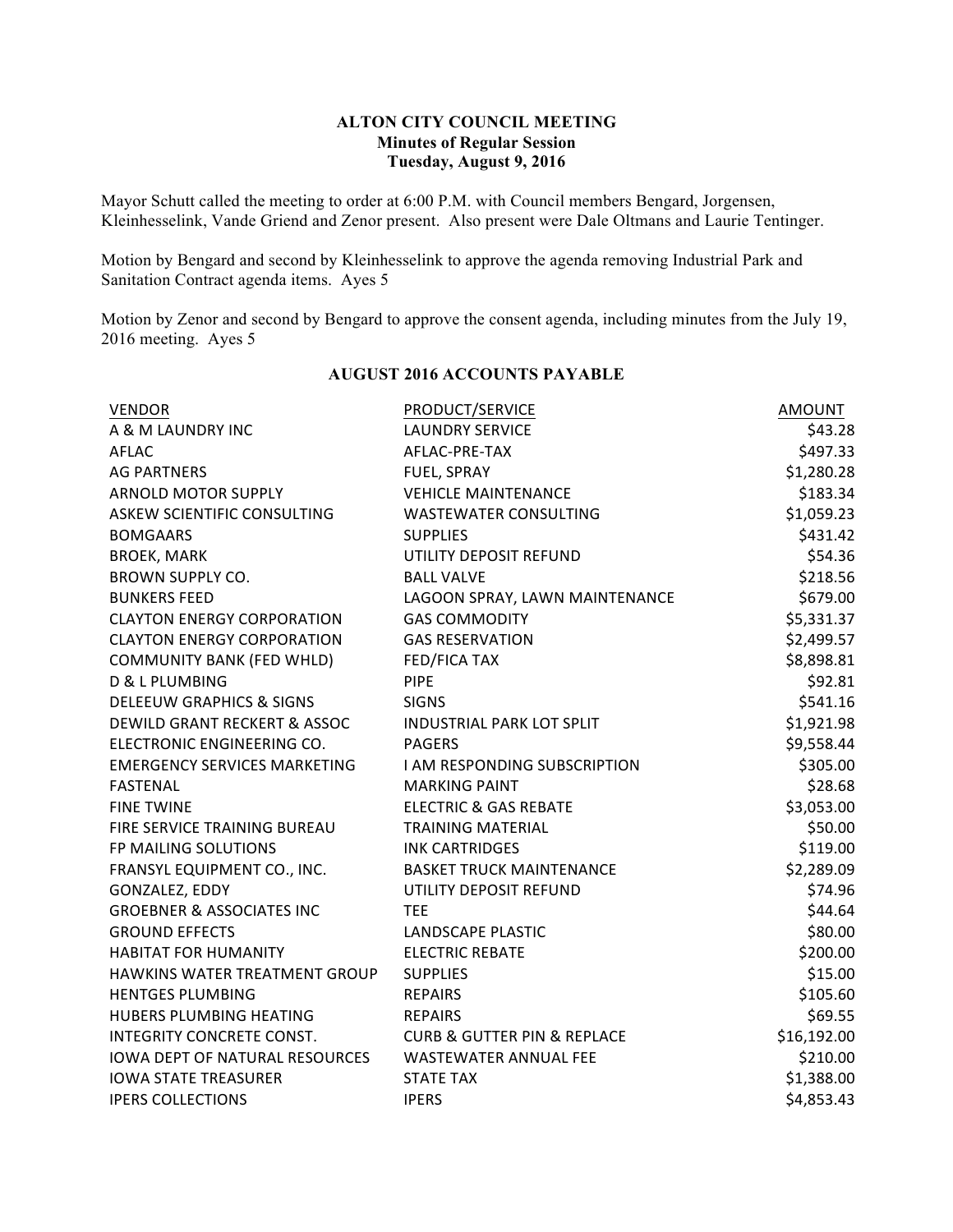| <b>ITRON, INC</b>                     | ANNUAL SOFTWARE FEE                      | \$1,345.90   |
|---------------------------------------|------------------------------------------|--------------|
| <b>KOPETSKYS ACE</b>                  | <b>SUPPLIES</b>                          | \$15.69      |
| <b>KORVER LAWN CARE</b>               | GRASS NUISANCE ABATEMENT, DRAINAGE DITCH | \$920.00     |
| <b>KRULL CONSTRUCTION</b>             | UTILITY DEPOSIT REFUND                   | \$27.27      |
| <b>MATHESON TRI-GAS IN</b>            | <b>OXYGEN</b>                            | \$21.10      |
| <b>MID AMERICAN</b>                   | <b>STREET LIGHTS</b>                     | \$173.36     |
| MID SIOUX OPPORTUNITY                 | PROJECT SHARE                            | \$20.00      |
| MIKES WELDING & REPAIR                | <b>TUBE</b>                              | \$225.95     |
| <b>MISSOURI RIVER ENERGY SERVICES</b> | <b>ELECTRIC</b>                          | \$59,069.42  |
| <b>MOC-FV BAND PARENTS</b>            | ADVERTISEMENT                            | \$50.00      |
| <b>MUNICIPAL UTIL-BILLS</b>           | <b>UTILITIES</b>                         | \$1,163.63   |
| NEAL CHASE LUMBER CO                  | SUPPLIES, EQUIPMENT                      | \$574.35     |
| <b>NICK HERDA</b>                     | ELECTRIC & GAS REBATE                    | \$800.00     |
| ONE OFFICE SOLUTION                   | <b>TONER</b>                             | \$144.02     |
| ORANGE CITY MUNICIPAL UTILITIES       | <b>BULK WATER</b>                        | \$8,568.59   |
| <b>ORANGE CITY SANITATION</b>         | <b>GARBAGE HAULING</b>                   | \$6,256.15   |
| PAYROLL                               | PAYROLL CHECKS ON 7/29/2016              | \$31,114.37  |
| <b>SIOUX COUNTY TREASURER</b>         | <b>GAS PROPERTY TAX</b>                  | \$4,736.00   |
| <b>SIOUXLAND PRESS</b>                | <b>PUBLICATIONS</b>                      | \$206.00     |
| <b>SPIREWORKS CREATIVE</b>            | <b>WEBSITE MANAGEMENT</b>                | \$220.00     |
| TREASURER - STATE OF IOWA             | <b>SALES TAX</b>                         | \$3,712.00   |
| TRITECH EMERGENCY SYSTEMS INC         | <b>RESCUE BILLING</b>                    | \$137.50     |
| U S CELLULAR                          | <b>CELL PHONES</b>                       | \$313.40     |
| UNITYPOINT CLINIC-OCC MED             | <b>DRUG TESTING</b>                      | \$37.00      |
| UTILITY EQUIPMENT CO.                 | VALVE, RISERS                            | \$5,089.25   |
| VAN MAANEN'S RADIO SHACK              | <b>COMPUTER SERVICE</b>                  | \$85.00      |
| <b>VISA</b>                           | SUPPLIES, ANTENNA, TRAINING              | \$287.21     |
| WELLMARK                              | <b>GROUP INSURANCE</b>                   | \$7,189.12   |
| <b>WEST IOWA TELEPHONE</b>            | TELEPHONE, FAX, INTERNET                 | \$499.46     |
| <b>WILLIAMS &amp; CO</b>              | <b>AUDIT</b>                             | \$11,290.00  |
| ZAMORA DERAS, ANA MARIA               | UTILITY DEPOSIT REFUND                   | \$199.70     |
| <b>ZIEGLER</b>                        | <b>HAMMER RENTAL</b>                     | \$1,083.00   |
|                                       | TOTAL ACCOUNTS PAYABLE CHECKS            | \$207,943.33 |

### **NOT TO EXCEED \$1,100,000 G.O. CAPITAL LOAN NOTES:**

**RESOLUTION 16-37 "RESOLUTION DIRECTING THE ACCEPTANCE OF A PROPOSAL TO PURCHASE \$1,100,000 (DOLLAR AMOUNT SUBJECT TO CHANGE) GENERAL OBLIGATION CAPITAL LOAN NOTES, SERIES 2016"** was introduced and moved for adoption by Council Member Bengard. Jorgensen seconded the motion to adopt.

Upon roll call vote, the following was recorded: Ayes: Bengard, Jorgensen, Kleinhesselink, Vande Griend, Zenor Nays: None

Whereupon the Mayor declared the Resolution duly adopted.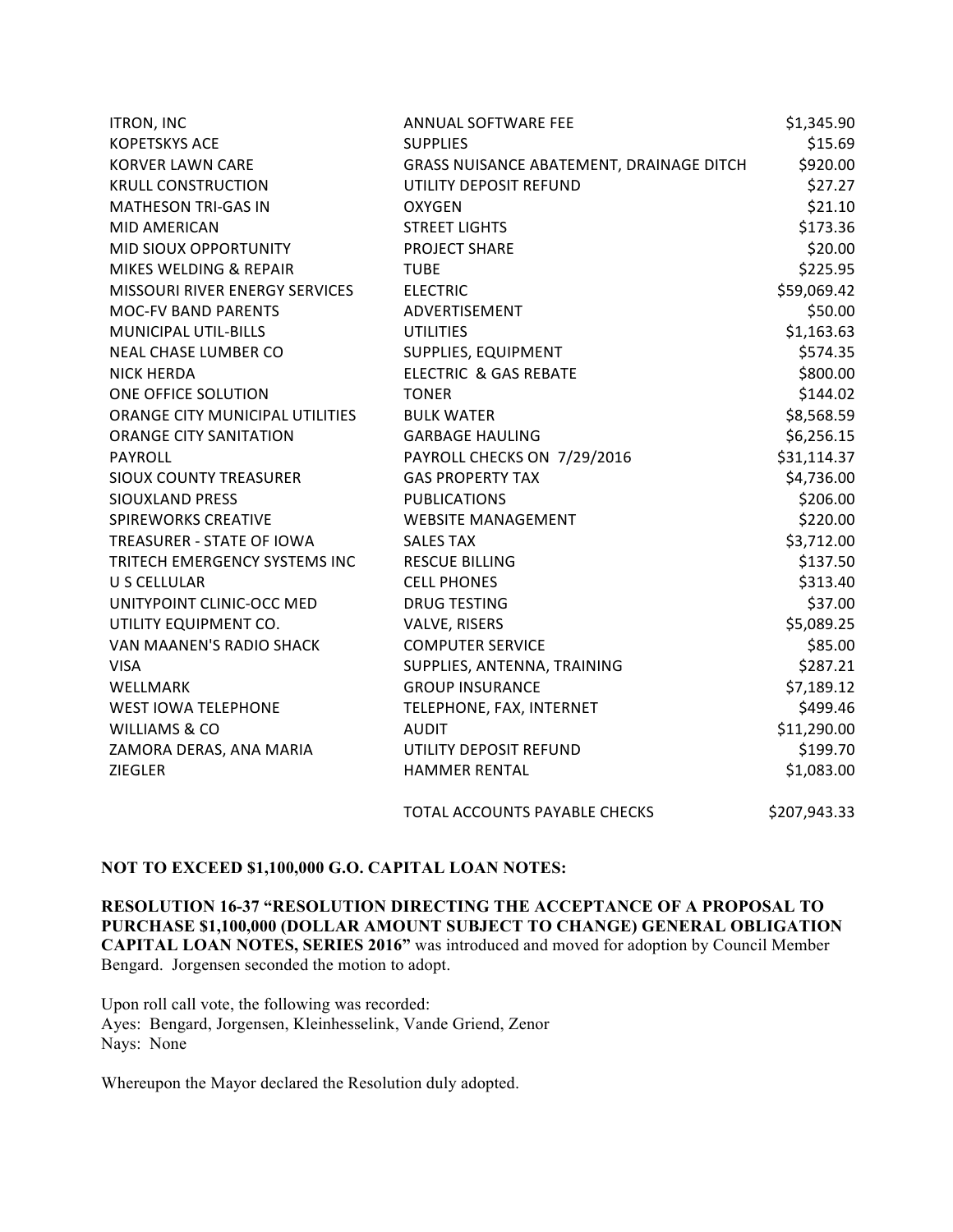## **STREET & ALLEY VACATION:**

## **RESOLUTION 16-38 "RESOLUTION PROPOSING THE VACATION AND DISPOSAL OF 9TH AVENUE LOCATED BETWEEN BLOCKS 4 & 5, EAST ADDITION, ALTON, IOWA"** was

introduced and moved for adoption by Council Member Jorgensen. Kleinhesselink seconded the motion to adopt.

Upon roll call vote, the following was recorded: Ayes: Bengard, Jorgensen, Kleinhesselink, Vande Griend, Zenor Nays: None

Whereupon the Mayor declared the Resolution duly adopted.

**RESOLUTION 16-39 "RESOLUTION PROPOSING THE VACATION AND DISPOSAL OF PROPERTY LYING IN BLOCK 8, ORIGINAL PLAT ALTON, IOWA"** was introduced and moved for adoption by Council Member Zenor. Bengard seconded the motion to adopt.

Upon roll call vote, the following was recorded: Ayes: Bengard, Jorgensen, Kleinhesselink, Vande Griend, Zenor Nays: None

Whereupon the Mayor declared the Resolution duly adopted.

#### **STORM WATER UTILITY:**

# **ORDINANCE 729 "AN ORDINANCE TO AMEND THE CODE OF ORDINANCES FOR THE CITY OF ALTON, IOWA BY ESTABLISHING A STORMWATER MANAGEMENT UTILITY"** was

introduced and moved for adoption by Council Member Kleinhesselink. Jorgensen seconded the motion. The Mayor put the question upon the motion, and the roll being called, the vote thereon was as follows:

Ayes: Bengard, Jorgensen, Kleinhesselink, Vande Griend, Zenor Nays: None

The Mayor declared the motion duly carried and will forthwith sign he said Ordinance and the Clerk will add his attestation thereto, said Ordinance being adopted.

**TREE ORDINANCE:** The Council discussed the City's tree trimming ordinance due to the large number of homes with trees that are violating the ordinance. Oltmans has contacted Northwest Iowa Planning and Development to request a proposal for enforcement services. It was also the directive of the Council to have Staff send a mailing to all residents with notification of requirements.

**DELINQUENT PROPERTY TAXES:** Oltmans informed the Council that the City holds the 2015 Tax Sale Certificates for several properties, and that other individuals had purchased the 2014 Tax Sale Certificates. One of the individuals has offered to assign the certificates he owns to the City. The Council directed Staff to pursue the assignment of all of the 2014 certificates and to pursue the process of collecting the taxes or acquiring the properties.

Daniel Drescher arrived at 6:27 P.M.